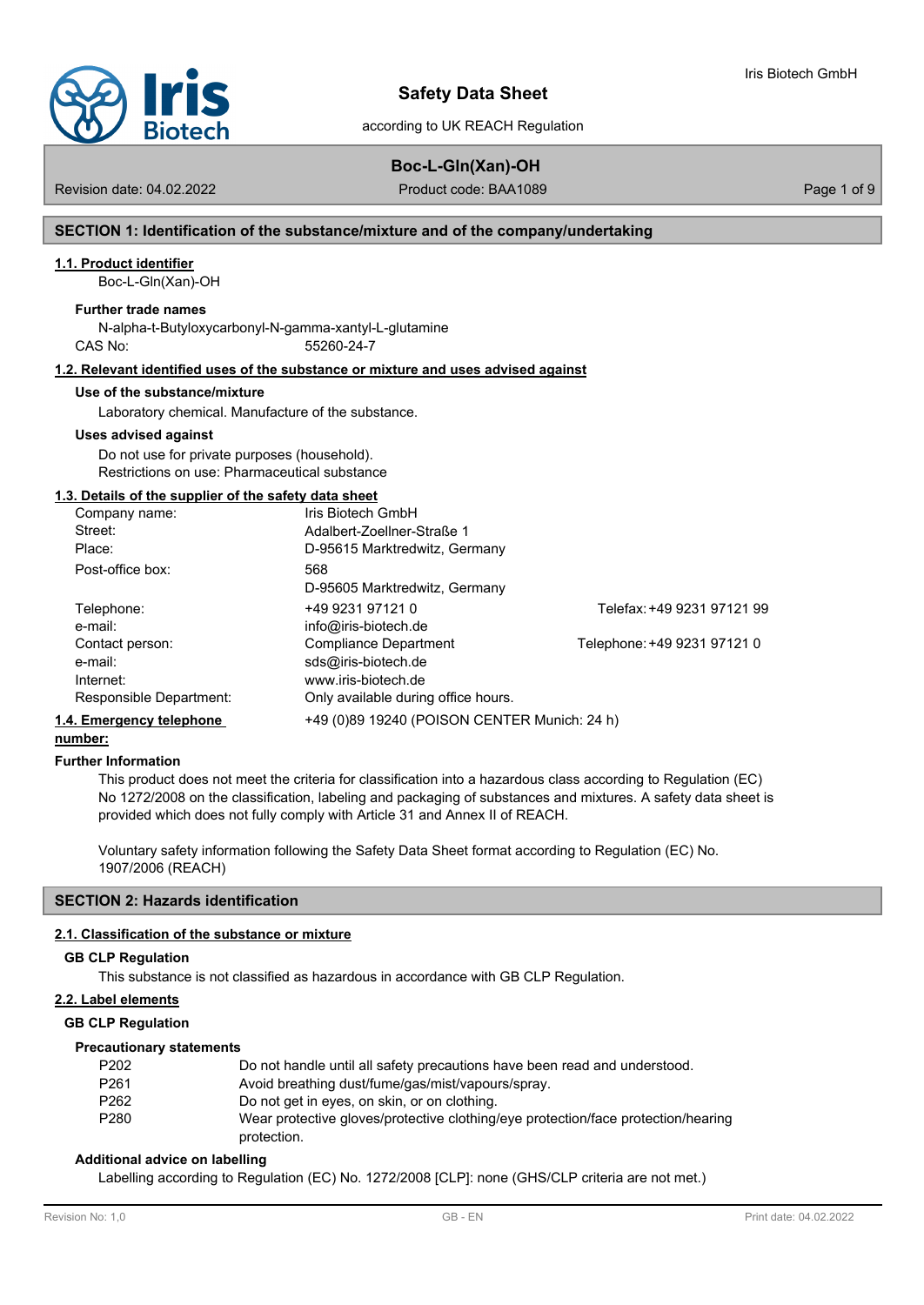

# **Boc-L-Gln(Xan)-OH**

Revision date: 04.02.2022 **Product code: BAA1089** Page 2 of 9

Warning - substance not yet tested completely.

#### **2.3. Other hazards**

Product is not dust explosive in its original delivery form. The addition of particulate matter, however, results in a dust explosion risk.

#### **SECTION 3: Composition/information on ingredients**

#### **3.1. Substances**

#### **Chemical characterization**

N-alpha-t-Butyloxycarbonyl-N-gamma-xantyl-L-glutamine Sum formula: C23H26N2O6

| Molecular weight: | 426.47 g/mol |
|-------------------|--------------|
|                   |              |

#### **Hazardous components**

none (according to UK REACH Regulation)

## **SECTION 4: First aid measures**

#### **4.1. Description of first aid measures**

#### **General information**

In case of accident or unwellness, seek medical advice immediately (show directions for use or safety data sheet if possible).

In all cases of doubt, or when symptoms persist, seek medical advice.

#### **After inhalation**

Provide fresh air. Remove casualty to fresh air and keep warm and at rest. In case of irregular breathing or respiratory arrest provide artificial respiration.

#### **After contact with skin**

Wash with plenty of water. Take off contaminated clothing and wash it before reuse. After contact with skin, wash immediately with plenty of water and soap.

#### **After contact with eyes**

Rinse immediately carefully and thoroughly with eye-bath or water. If product gets into the eye, keep eyelid open and rinse immediately with large quantities of water, for at least 5 minutes. Subsequently consult an ophthalmologist.

#### **After ingestion**

Rinse mouth thoroughly with water. Never give anything by mouth to an unconscious person or a person with cramps.

#### **4.2. Most important symptoms and effects, both acute and delayed**

No information available.

#### **4.3. Indication of any immediate medical attention and special treatment needed**

Treat symptomatically.

#### **SECTION 5: Firefighting measures**

#### **5.1. Extinguishing media**

#### **Suitable extinguishing media**

Co-ordinate fire-fighting measures to the fire surroundings. Water spray. alcohol resistant foam. Dry extinguishing powder. Sand.

### **Unsuitable extinguishing media**

High power water jet.

#### **5.2. Special hazards arising from the substance or mixture**

Non-flammable. Thermal decomposition can lead to the escape of irritating gases and vapours.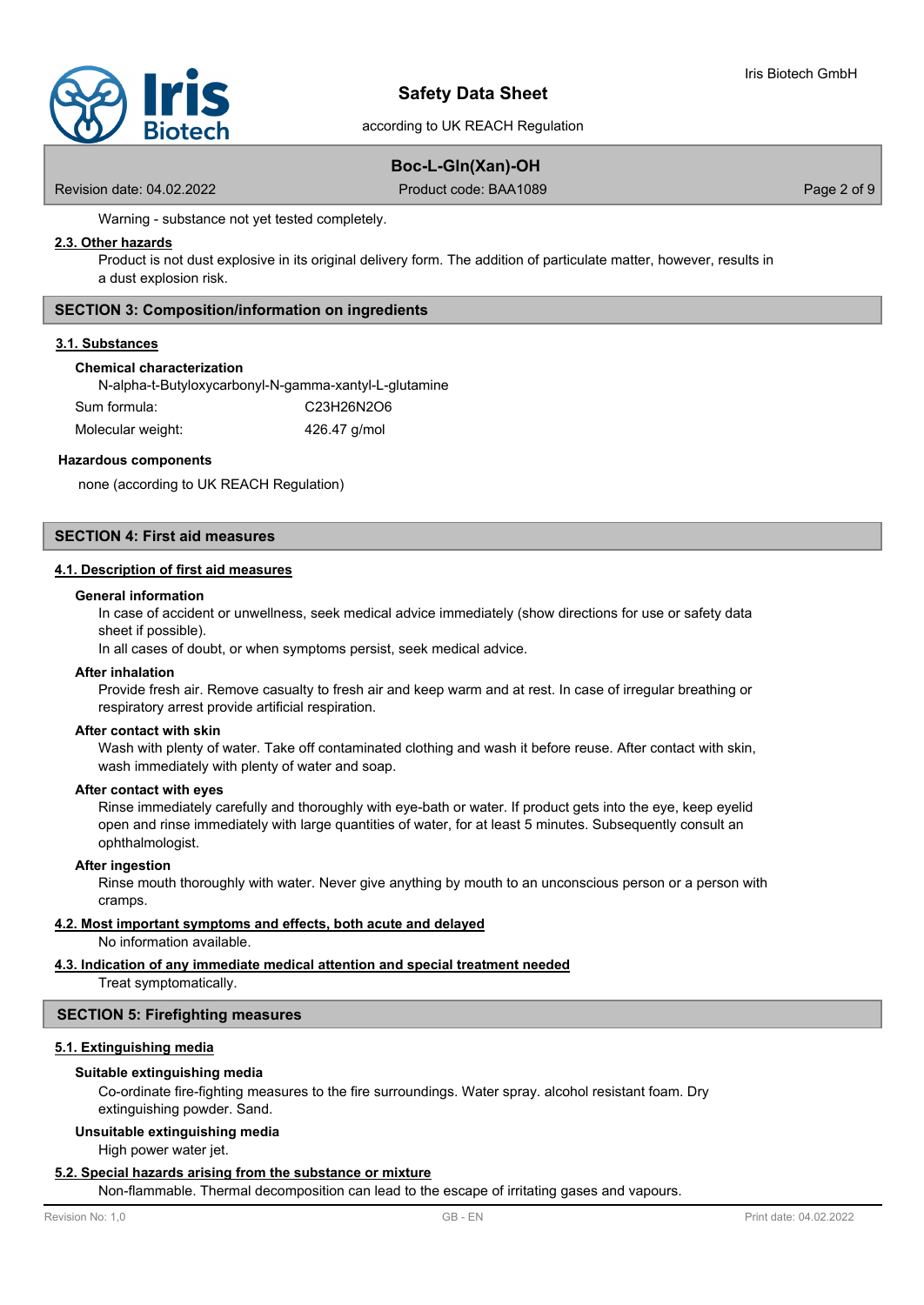

according to UK REACH Regulation

# **Boc-L-Gln(Xan)-OH**

Revision date: 04.02.2022 **Product code: BAA1089** Page 3 of 9

In case of fire may be liberated: Carbon dioxide (CO2). Carbon monoxide (CO). Nitrogen oxides (NOx).

# **5.3. Advice for firefighters**

In case of fire: Wear self-contained breathing apparatus.

#### **Additional information**

Usual measures for fire prevention.

#### **SECTION 6: Accidental release measures**

#### **6.1. Personal precautions, protective equipment and emergency procedures**

#### **General advice**

Provide adequate ventilation. Avoid breathing dust/fume/gas/mist/vapours/spray.

Avoid contact with skin, eyes and clothes.

Wear personal protection equipment.

In case of fire: Evacuate area.

# **For non-emergency personnel**

Take up carefully when dry.

#### **For emergency responders**

Take up mechanically, placing in appropriate containers for disposal. Take up dust-free and set down dust-free.

#### **6.2. Environmental precautions**

Do not allow to enter into soil/subsoil. Do not allow to enter into surface water or drains.

#### **6.3. Methods and material for containment and cleaning up**

#### **For cleaning up**

Take up mechanically.

# **Other information**

Take up mechanically, placing in appropriate containers for disposal. Avoid dust formation. Clear contaminated areas thoroughly.

#### **6.4. Reference to other sections**

Safe handling: see section 7 Personal protection equipment: see section 8 Disposal: see section 13

Treat the recovered material as prescribed in the section on waste disposal.

## **SECTION 7: Handling and storage**

#### **7.1. Precautions for safe handling**

#### **Advice on safe handling**

Provide adequate ventilation. Avoid breathing dust/fume/gas/mist/vapours/spray. Avoid contact with skin, eyes and clothes.

### **Advice on protection against fire and explosion**

Usual measures for fire prevention.

#### **Advice on general occupational hygiene**

Take off contaminated clothing. Wash hands before breaks and after work. When using do not eat, drink, smoke, sniff. Avoid contact with skin, eyes and clothes. Provide adequate ventilation.

#### **7.2. Conditions for safe storage, including any incompatibilities**

#### **Requirements for storage rooms and vessels**

Keep container tightly closed in a cool, well-ventilated place. Handle and store contents under inert gas. Protect from moisture. storage temperature: -20°C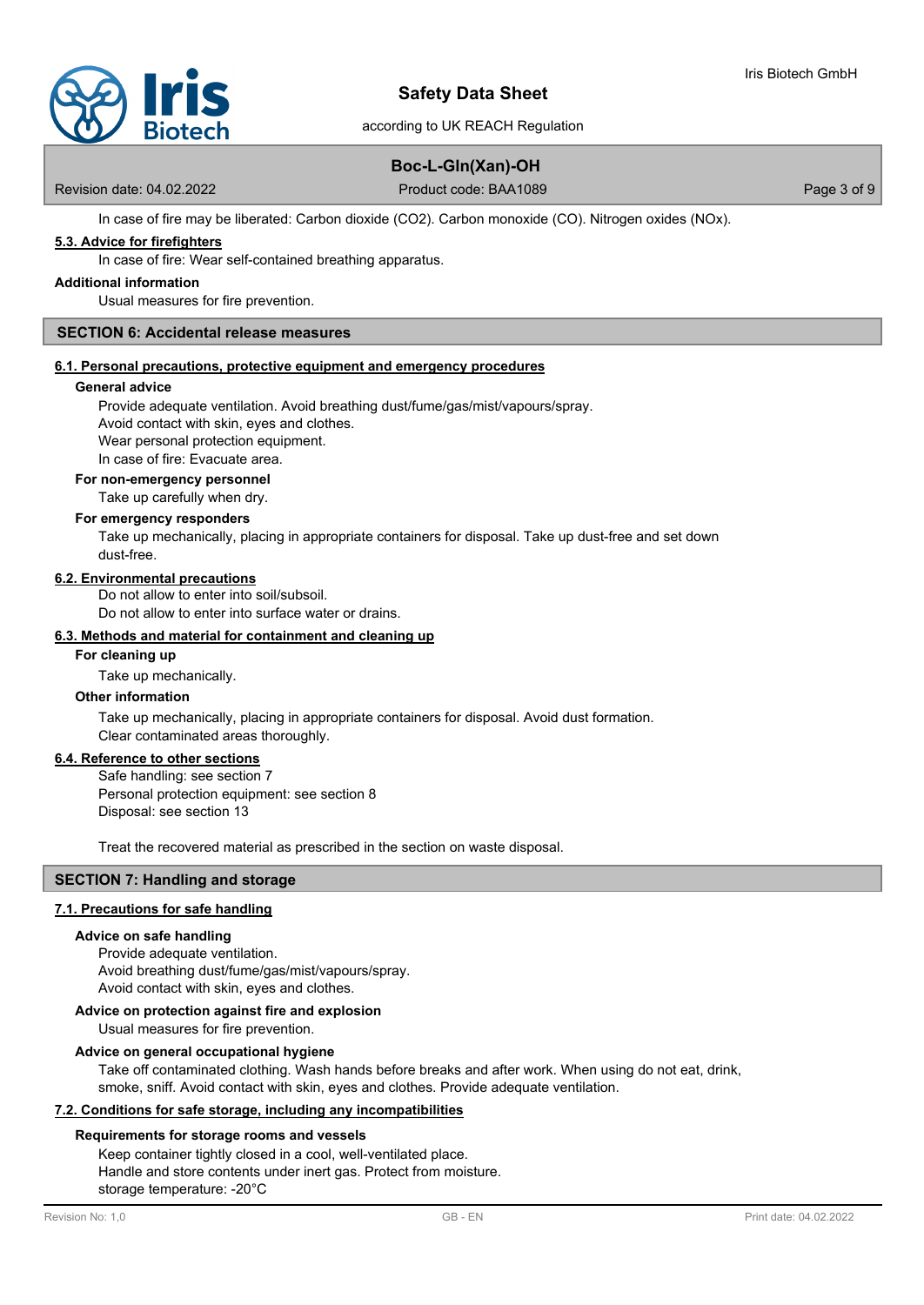

# **Boc-L-Gln(Xan)-OH**

according to UK REACH Regulation

Revision date: 04.02.2022 **Product code: BAA1089** Page 4 of 9

## **Hints on joint storage**

No special measures are necessary.

# **7.3. Specific end use(s)**

Apart from the uses mentioned in section 1.2 no other specific uses are stipulated.

#### **SECTION 8: Exposure controls/personal protection**

#### **8.1. Control parameters**

#### **Additional advice on limit values**

To date, no national critical limit values exist.

#### **8.2. Exposure controls**

#### **Appropriate engineering controls**

The receiver of our product is singularly responsible for adhering to existing laws and regulations.

# **Individual protection measures, such as personal protective equipment**

# **Eye/face protection**

Wear eye/face protection.

Tightly fitting safety goggles. Face shield (8-inch minimum). Use equipment for eye protection tested and approved under appropriate government standards such as NIOSH (US) or EN 166(EU).

#### **Hand protection**

When handling with chemical substances, protective gloves must be worn with the CE-label including the four control digits. The quality of the protective gloves resistant to chemicals must be chosen as a function of the specific working place concentration and quantity of hazardous substances. For special purposes, it is recommended to check the resistance to chemicals of the protective gloves mentioned above together with the supplier of these gloves. Wear suitable gloves.

Handle with gloves. Gloves must be inspected prior to use. Use proper glove removal technique (without touching glove's outer surface) to avoid skin contact with this product. Dispose of contaminated gloves after use in accordance with applicable laws and good laboratory practices. Wash and dry hands. The selected protective gloves have to satisfy the specifications of Regulation (EU) 2016/425 and the standard EN 374 derived from it.

#### **Skin protection**

Use of protective clothing.

# **Respiratory protection**

In case of inadequate ventilation wear respiratory protection. If technical exhaust or ventilation measures are not possible or insufficient, respiratory protection must be worn.

Where risk assessment shows air-purifying respirators are appropriate use a full-face respirator with multi-purpose combination (US) or type ABEK (EN 14387) respirator cartridges as a backup to engineering controls. If the respirator is the sole means of protection, use a full-face supplied air respirator. Use respirators and components tested and approved under appropriate government standards such as NIOSH (US) or CEN (EU).

#### **Environmental exposure controls**

Discharge into the environment must be avoided.

#### **SECTION 9: Physical and chemical properties**

#### **9.1. Information on basic physical and chemical properties**

| Physical state:  | Powder            |
|------------------|-------------------|
| Colour:          | white/ whitish    |
| Odour:           | No data available |
| Odour threshold: | not determined    |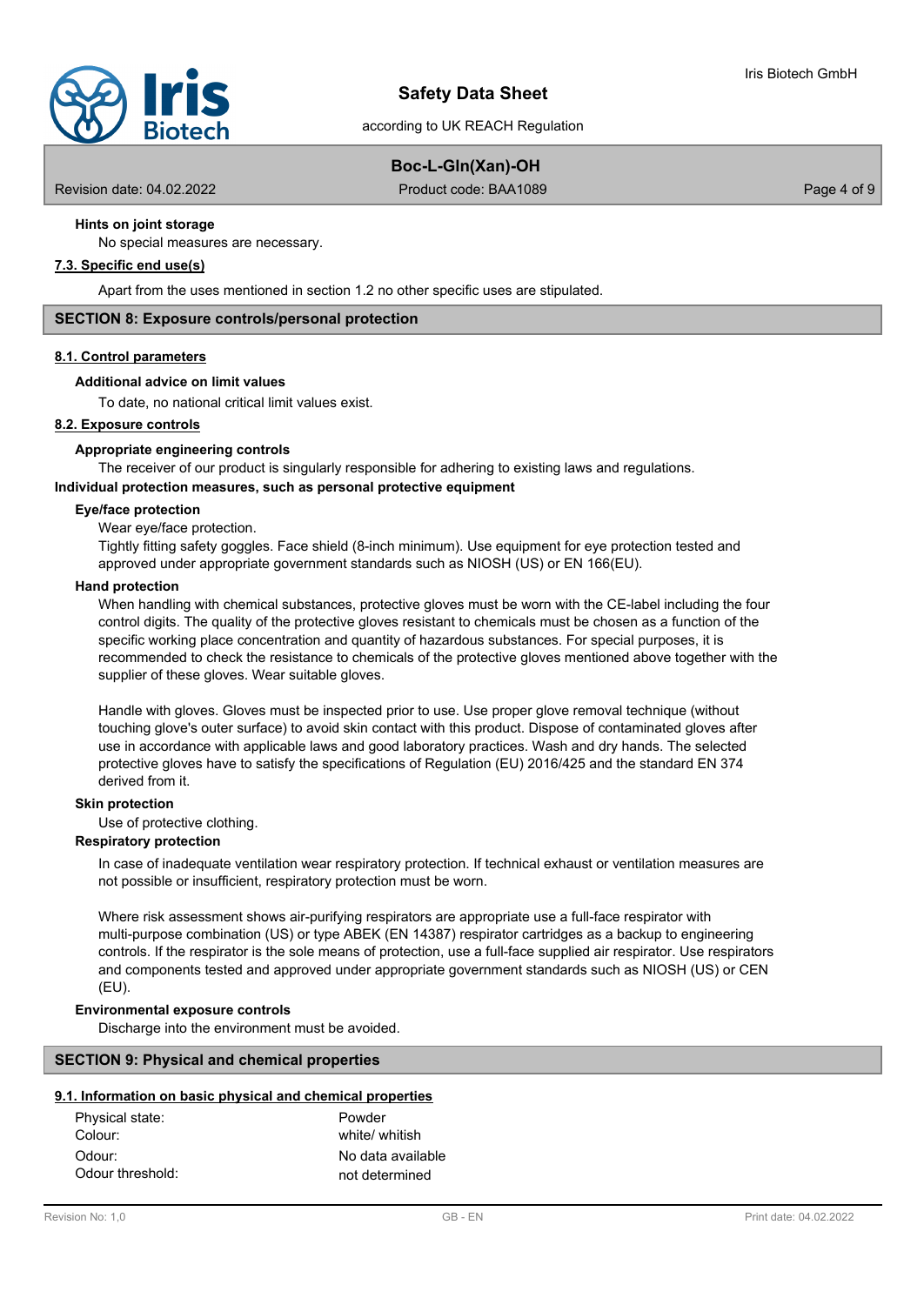

| Boc-L-GIn(Xan)-OH |  |
|-------------------|--|
|-------------------|--|

Revision date: 04.02.2022 **Product code: BAA1089** Page 5 of 9

| Changes in the physical state                                                                                                                                                 |                                  |
|-------------------------------------------------------------------------------------------------------------------------------------------------------------------------------|----------------------------------|
| Melting point/freezing point:                                                                                                                                                 | not determined                   |
| Boiling point or initial boiling point and                                                                                                                                    | not determined                   |
| boiling range:<br>Sublimation point:                                                                                                                                          | not determined                   |
| Softening point:                                                                                                                                                              | not determined                   |
| Flash point:                                                                                                                                                                  | No data available                |
|                                                                                                                                                                               |                                  |
| <b>Flammability</b><br>Solid/liquid:                                                                                                                                          | not determined                   |
| Gas:                                                                                                                                                                          | not applicable                   |
| <b>Explosive properties</b><br>Product is not dust explosive in its original delivery form. The addition of particulate matter, however, results in<br>a dust explosion risk. |                                  |
| Lower explosion limits:                                                                                                                                                       | not determined                   |
| Upper explosion limits:                                                                                                                                                       | not determined                   |
| Auto-ignition temperature:                                                                                                                                                    | not determined                   |
| <b>Self-ignition temperature</b>                                                                                                                                              |                                  |
| Solid:<br>Gas:                                                                                                                                                                | not determined<br>not applicable |
| Decomposition temperature:                                                                                                                                                    | not determined                   |
| pH-Value:                                                                                                                                                                     | not determined                   |
| Viscosity / dynamic:                                                                                                                                                          | not applicable                   |
| Viscosity / kinematic:                                                                                                                                                        |                                  |
|                                                                                                                                                                               | not applicable                   |
| Flow time:                                                                                                                                                                    | not applicable                   |
| Water solubility:                                                                                                                                                             | No data available                |
| Solubility in other solvents<br>not determined                                                                                                                                |                                  |
| Dissolution rate:                                                                                                                                                             | not determined                   |
| Partition coefficient n-octanol/water:                                                                                                                                        | not determined                   |
| Vapour pressure:                                                                                                                                                              | not determined                   |
| Density:                                                                                                                                                                      | not determined                   |
| Bulk density:                                                                                                                                                                 | not determined                   |
| Relative vapour density:                                                                                                                                                      | not determined                   |
| 9.2. Other information                                                                                                                                                        |                                  |
| Information with regard to physical hazard classes<br>Sustaining combustion:                                                                                                  | No data available                |
| Oxidizing properties                                                                                                                                                          |                                  |
| No data available                                                                                                                                                             |                                  |
| Other safety characteristics                                                                                                                                                  |                                  |
| Solvent content:                                                                                                                                                              | No data available                |
| Solid content:                                                                                                                                                                | not determined                   |
| Evaporation rate:                                                                                                                                                             | not determined                   |
| <b>Further Information</b>                                                                                                                                                    |                                  |

# **SECTION 10: Stability and reactivity**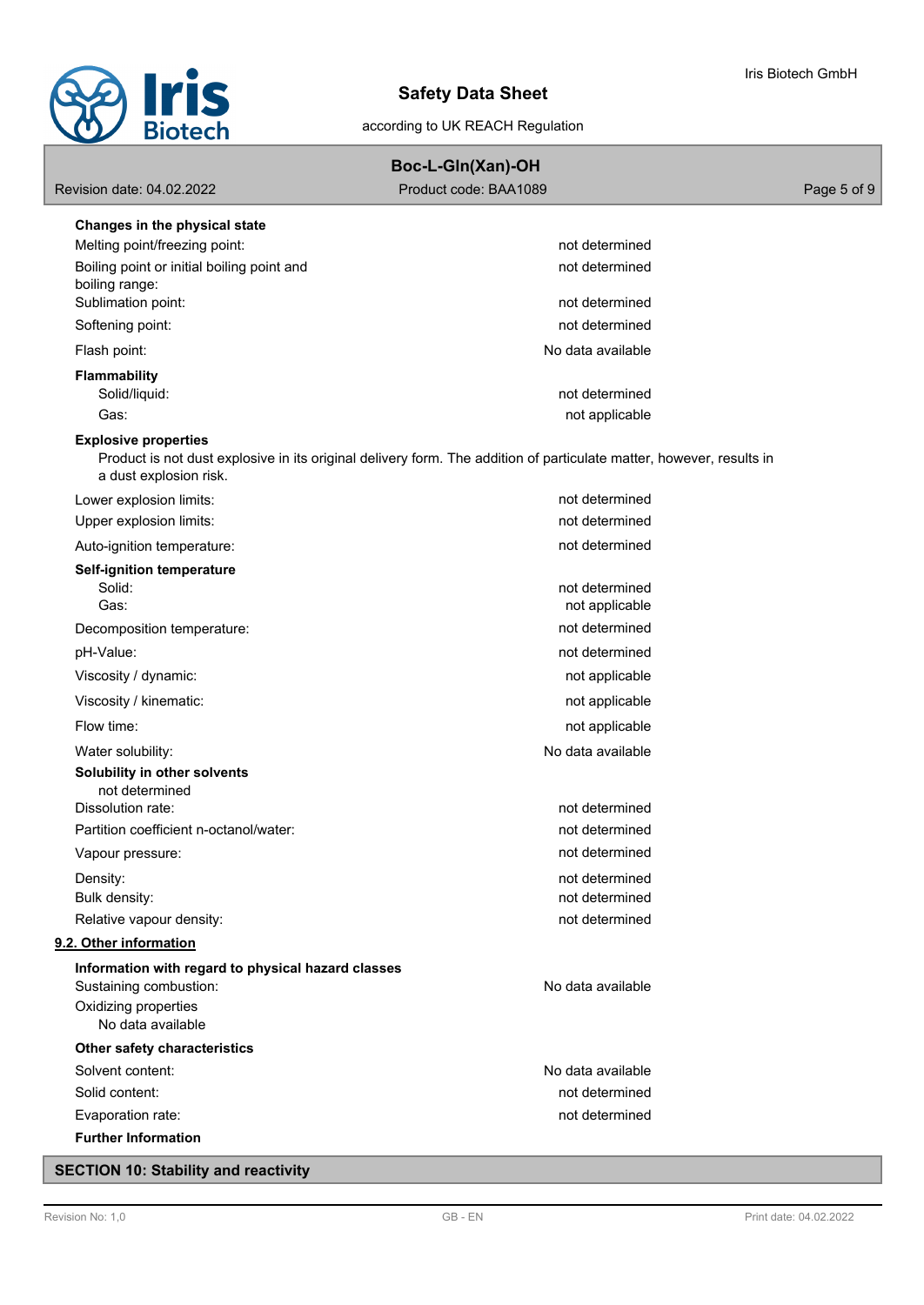

according to UK REACH Regulation

# **Boc-L-Gln(Xan)-OH**

Revision date: 04.02.2022 **Product code: BAA1089** Page 6 of 9

### **10.1. Reactivity**

No data available

# **10.2. Chemical stability**

Stable under recommended storage conditions.

#### **10.3. Possibility of hazardous reactions**

No data available

#### **10.4. Conditions to avoid**

Protect from moisture. Keep away from heat.

#### **10.5. Incompatible materials**

Oxidizing agents, strong.

#### **10.6. Hazardous decomposition products**

Thermal decomposition can lead to the escape of irritating gases and vapours.

In case of fire may be liberated: Carbon dioxide (CO2). Carbon monoxide (CO). Nitrogen oxides (NOx).

#### **Further information**

In case of fire: See chapter 5.

### **SECTION 11: Toxicological information**

#### **11.1. Information on hazard classes as defined in GB CLP Regulation**

# **Toxicocinetics, metabolism and distribution**

### No data available

#### **Acute toxicity**

Based on available data, the classification criteria are not met.

#### **Irritation and corrosivity**

Based on available data, the classification criteria are not met.

#### **Sensitising effects**

Based on available data, the classification criteria are not met.

#### **Carcinogenic/mutagenic/toxic effects for reproduction**

Based on available data, the classification criteria are not met.

IARC: No component of this product present at levels greater than or equal to 0.1% is identified as probable, possible or confirmed human carcinogen by IARC.

#### **STOT-single exposure**

Based on available data, the classification criteria are not met.

#### **STOT-repeated exposure**

Based on available data, the classification criteria are not met.

#### **Aspiration hazard**

Based on available data, the classification criteria are not met.

#### **Specific effects in experiment on an animal**

No data available

#### **Additional information on tests**

The substance is classified as not hazardous according to regulation (EC) No 1272/2008 [CLP].

# **Practical experience**

No data available

#### **11.2. Information on other hazards**

# **Endocrine disrupting properties**

No data available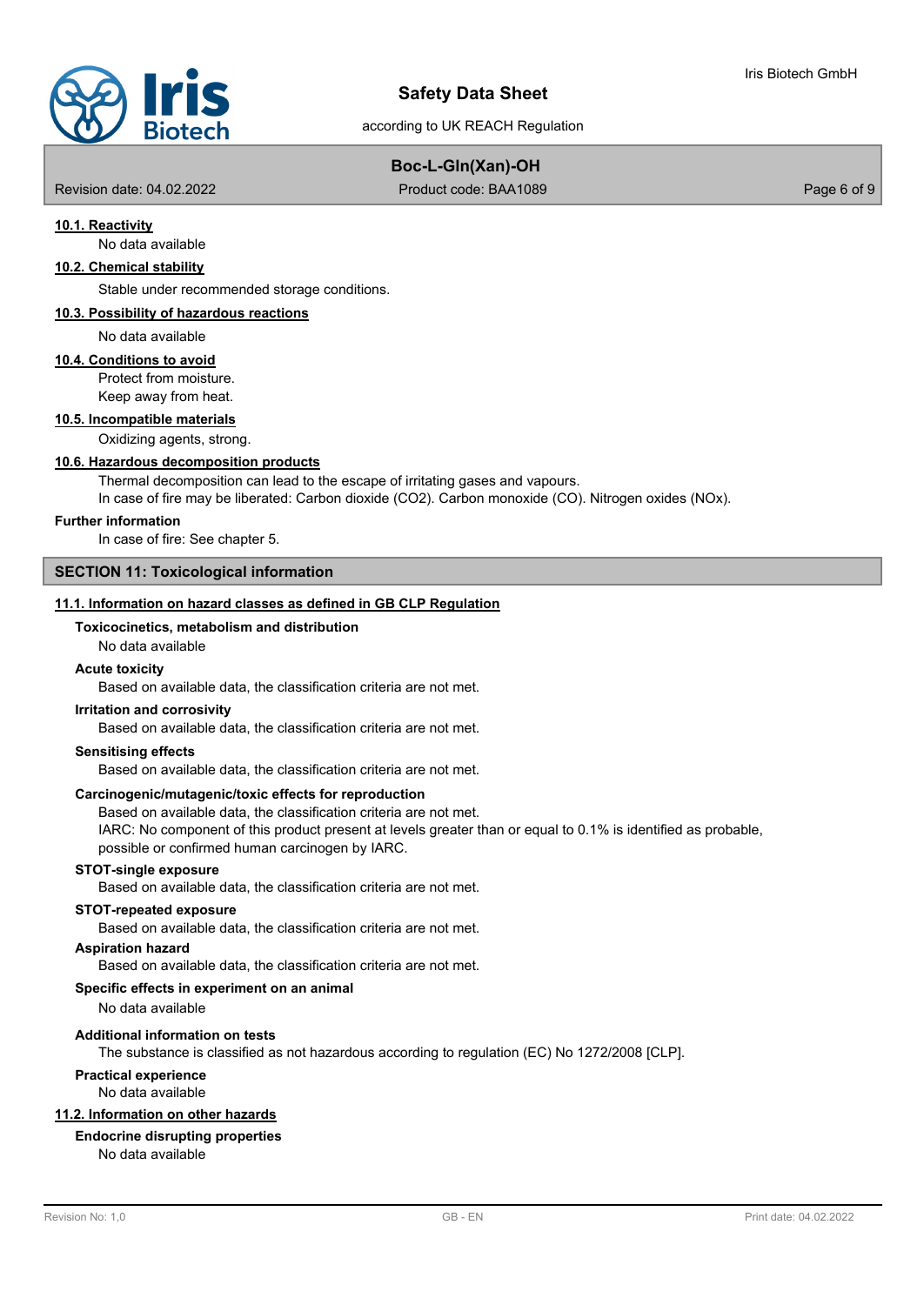

# **Boc-L-Gln(Xan)-OH**

Revision date: 04.02.2022 **Product code: BAA1089** Page 7 of 9

# **Further information**

RTECS: No data available

Caution! To the best of our knowledge the toxicological properties of this material have not been thoroughly investigated. Other dangerous properties can not be excluded. Handle in accordance with good industrial hygiene and safety practice.

## **SECTION 12: Ecological information**

#### **12.1. Toxicity**

No data available

**12.2. Persistence and degradability**

No data available

## **12.3. Bioaccumulative potential**

#### No data available

**12.4. Mobility in soil**

No data available

#### **12.5. Results of PBT and vPvB assessment**

This substance does not meet the PBT/vPvB criteria of UK REACH.

PBT/vPvB assessment not available as chemical safety assessment not required/not conducted.

#### **12.6. Endocrine disrupting properties**

This substance does not have endocrine disrupting properties with respect to non-target organisms.

### No data available

#### **12.7. Other adverse effects**

Warning - substance not yet tested completely.

#### **Further information**

Avoid release to the environment.

# **SECTION 13: Disposal considerations**

# **13.1. Waste treatment methods**

#### **Disposal recommendations**

Dispose of waste according to applicable legislation. Consult the appropriate local waste disposal expert about waste disposal. Handle contaminated packages in the same way as the substance itself.

#### **Contaminated packaging**

Wash with plenty of water. Completely emptied packages can be recycled.

#### **SECTION 14: Transport information**

| Land transport (ADR/RID)<br>14.2. UN proper shipping name:         | No dangerous good in sense of these transport regulations. |
|--------------------------------------------------------------------|------------------------------------------------------------|
| Inland waterways transport (ADN)<br>14.2. UN proper shipping name: | No dangerous good in sense of these transport regulations. |
| <b>Marine transport (IMDG)</b><br>14.2. UN proper shipping name:   | No dangerous good in sense of these transport regulations. |
| Air transport (ICAO-TI/IATA-DGR)<br>14.2. UN proper shipping name: | No dangerous good in sense of these transport regulations. |
| 14.5. Environmental hazards                                        |                                                            |
| ENVIRONMENTALLY HAZARDOUS:                                         | No.                                                        |
| 14.6. Special precautions for user<br>No information available     |                                                            |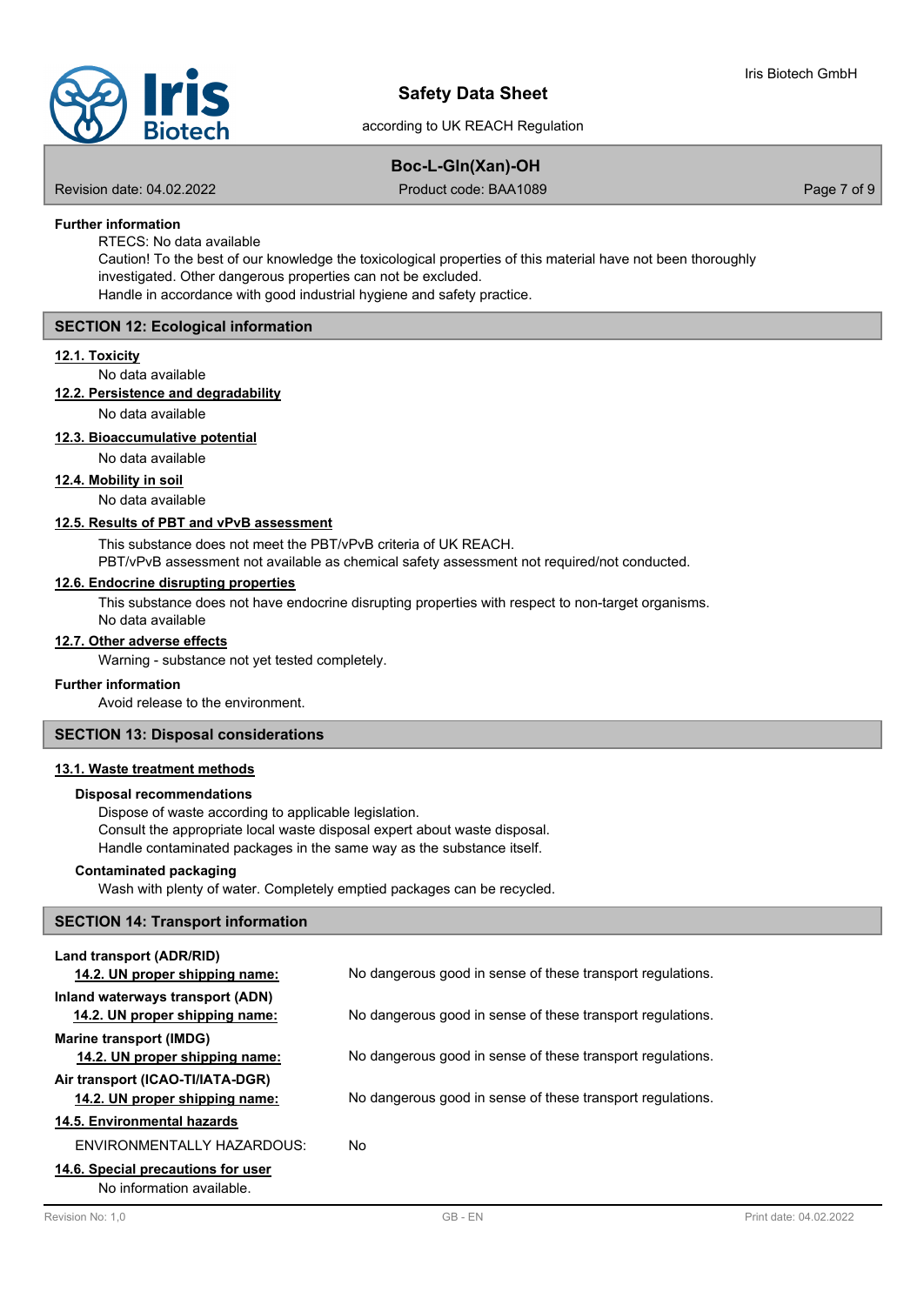

according to UK REACH Regulation

# **Boc-L-Gln(Xan)-OH**

Revision date: 04.02.2022 **Product code: BAA1089** Page 8 of 9

### **14.7. Maritime transport in bulk according to IMO instruments**

not applicable

#### **SECTION 15: Regulatory information**

#### **15.1. Safety, health and environmental regulations/legislation specific for the substance or mixture**

#### **EU regulatory information**

Information according to 2012/18/EU (SEVESO III): Not subject to 2012/18/EU (SEVESO III)

#### **Additional information**

Safety Data Sheet according to Regulation (EC) No. 1907/2006 (REACH)

#### **National regulatory information**

Water hazard class (D):  $\qquad \qquad 3$  - highly hazardous to water

#### **15.2. Chemical safety assessment**

For this substance a chemical safety assessment has not been carried out.

# **SECTION 16: Other information**

#### **Abbreviations and acronyms**

ADR: Accord européen sur le transport des marchandises dangereuses par Route (European Agreement concerning the International Carriage of Dangerous Goods by Road) IMDG: International Maritime Code for Dangerous Goods IATA: International Air Transport Association GHS: Globally Harmonized System of Classification and Labelling of Chemicals EINECS: European Inventory of Existing Commercial Chemical Substances ELINCS: European List of Notified Chemical Substances CAS: Chemical Abstracts Service LC50: Lethal concentration, 50% LD50: Lethal dose, 50% CLP: Classification, labelling and Packaging REACH: Registration, Evaluation and Authorization of Chemicals GHS: Globally Harmonised System of Classification, Labelling and Packaging of Chemicals UN: United Nations CAS: Chemical Abstracts Service DNEL: Derived No Effect Level DMEL: Derived Minimal Effect Level PNEC: Predicted No Effect Concentration ATE: Acute toxicity estimate LL50: Lethal loading, 50% EL50: Effect loading, 50% EC50: Effective Concentration 50% ErC50: Effective Concentration 50%, growth rate NOEC: No Observed Effect Concentration BCF: Bio-concentration factor PBT: persistent, bioaccumulative, toxic vPvB: very persistent, very bioaccumulative RID: Regulations concerning the international carriage of dangerous goods by rail ADN: European Agreement concerning the International Carriage of Dangerous Goods by Inland Waterways (Accord européen relatif au transport international des marchandises dangereuses par voies de navigation intérieures) EmS: Emergency Schedules MFAG: Medical First Aid Guide IATA: International Air Transport Association